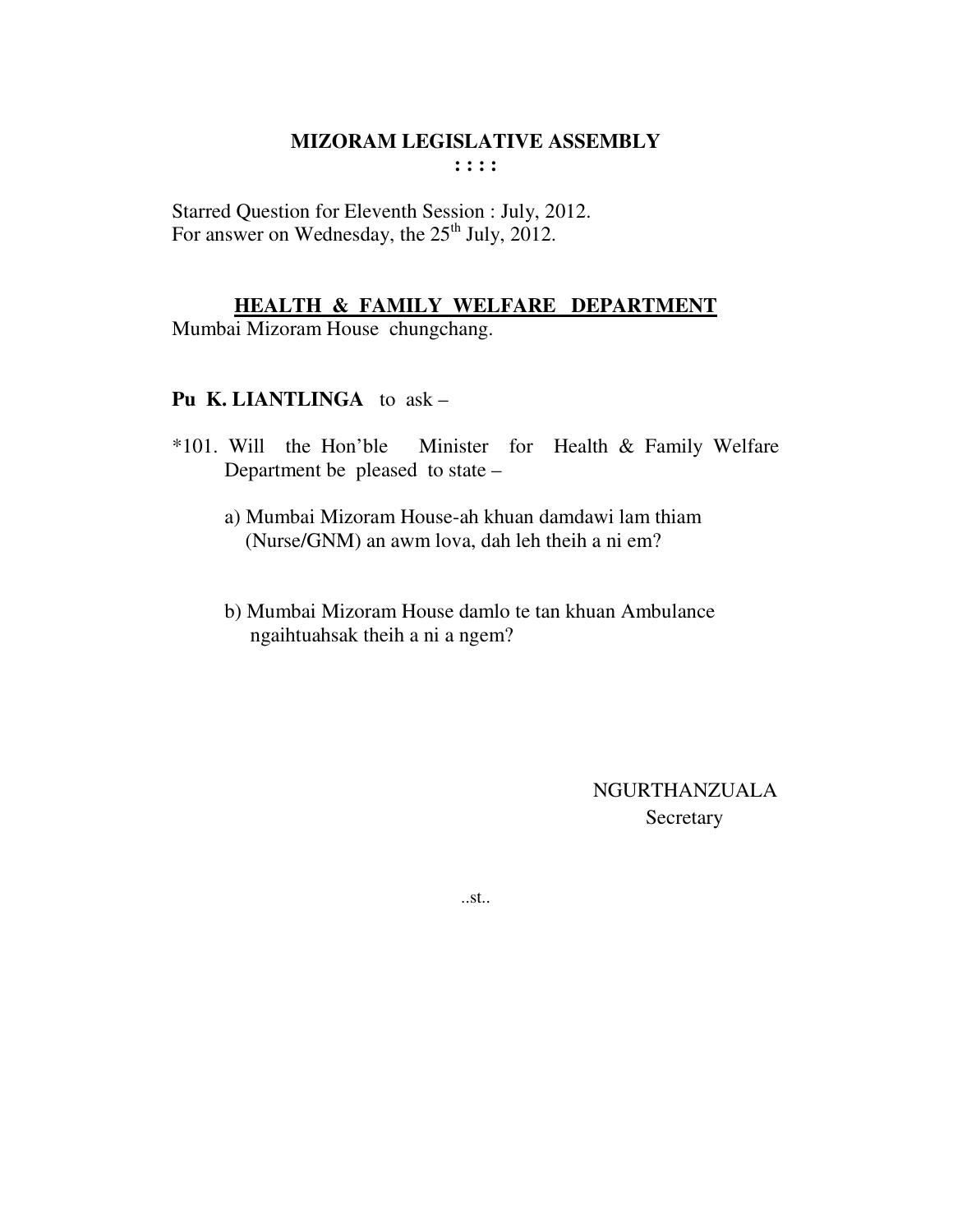Starred Question for Eleventh Session : July, 2012. For answer on Wednesday, the  $25<sup>th</sup>$  July, 2012.

#### **MINOR IRRIGATION DEPARTMENT**

Minor Irrigation Department chungchang.

#### **Pu LALROBIAKA** to ask -

- \*102. Will the Hon'ble Minister for Minor Irrigation Department be pleased to state –
	- (a) Minor Irrigation Department hi tihlen tum a ni em?
	- (b) Division zau lutuk leh Staff indaihlohna hi Sorkarin a hria em?

NGURTHANZUALA Secretary.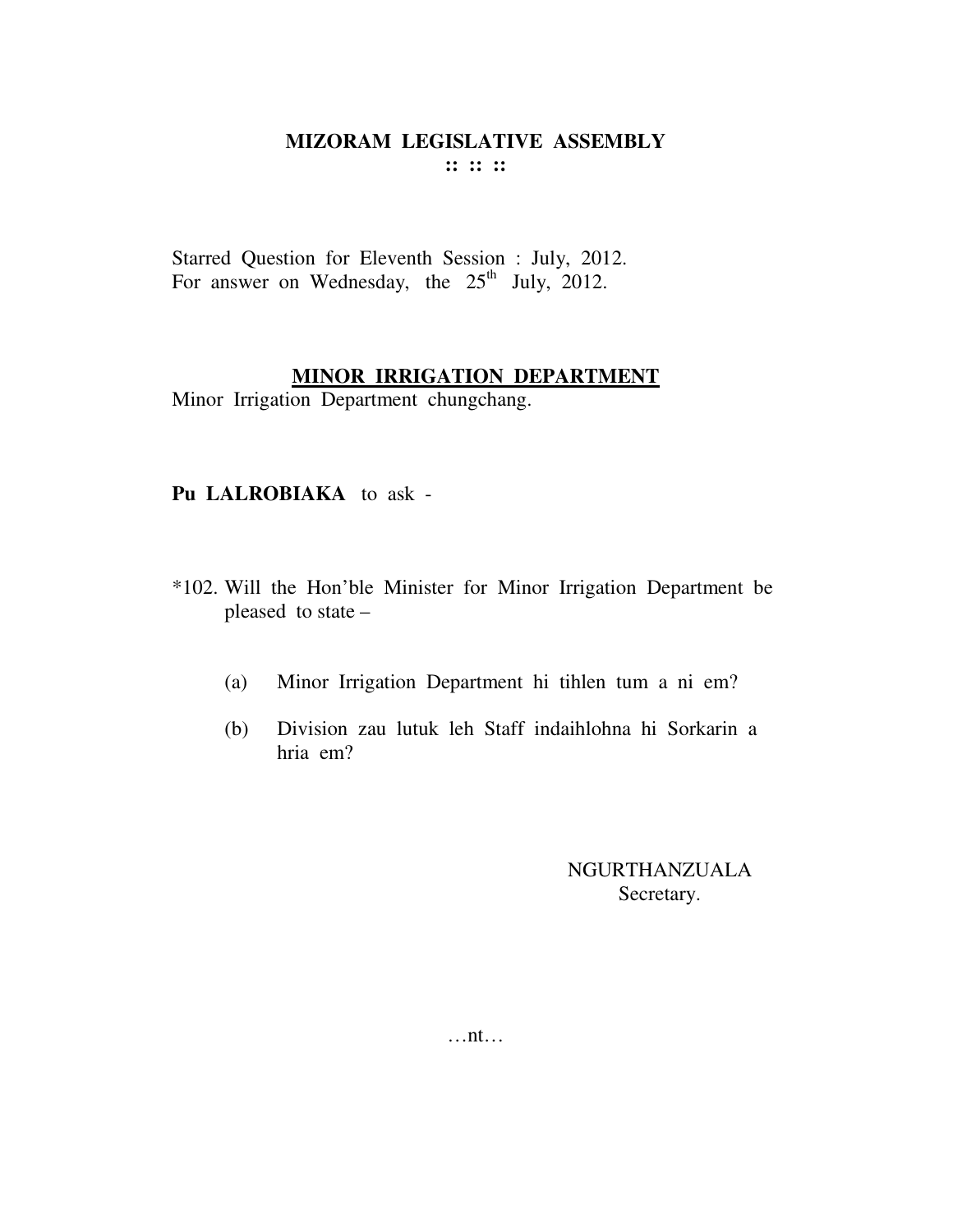Starred Question for Eleventh Session : July, 2012. For answer on Wednesday, the  $25<sup>th</sup>$  July 2012.

#### **HEALTH & FAMILY WELFARE DEPARTMENT**

Damdawi chi hrang hrang zawrh, Drug Testing Laboratory leh Drug Inspector chungchang

## **Pu LALDUHOMA** to ask –

- \*103. Will the Hon'ble Minister for Health & Family Welfare Department be pleased to state –
	- a) Mizorama Damdawi chi hrang hrang dawra zawrhte leh Sorkara Supply thinte zingah hian Counterfeit / fake / substandard Drug a awm ve em ?
	- b) Drug Testing Laboratory hi engatinge tun thlenga kan la neih loh ?
	- c) Mizoramin Drug Inspector engzatnge kan neih ?

NGURTHANZUALA **Secretary** 

….h…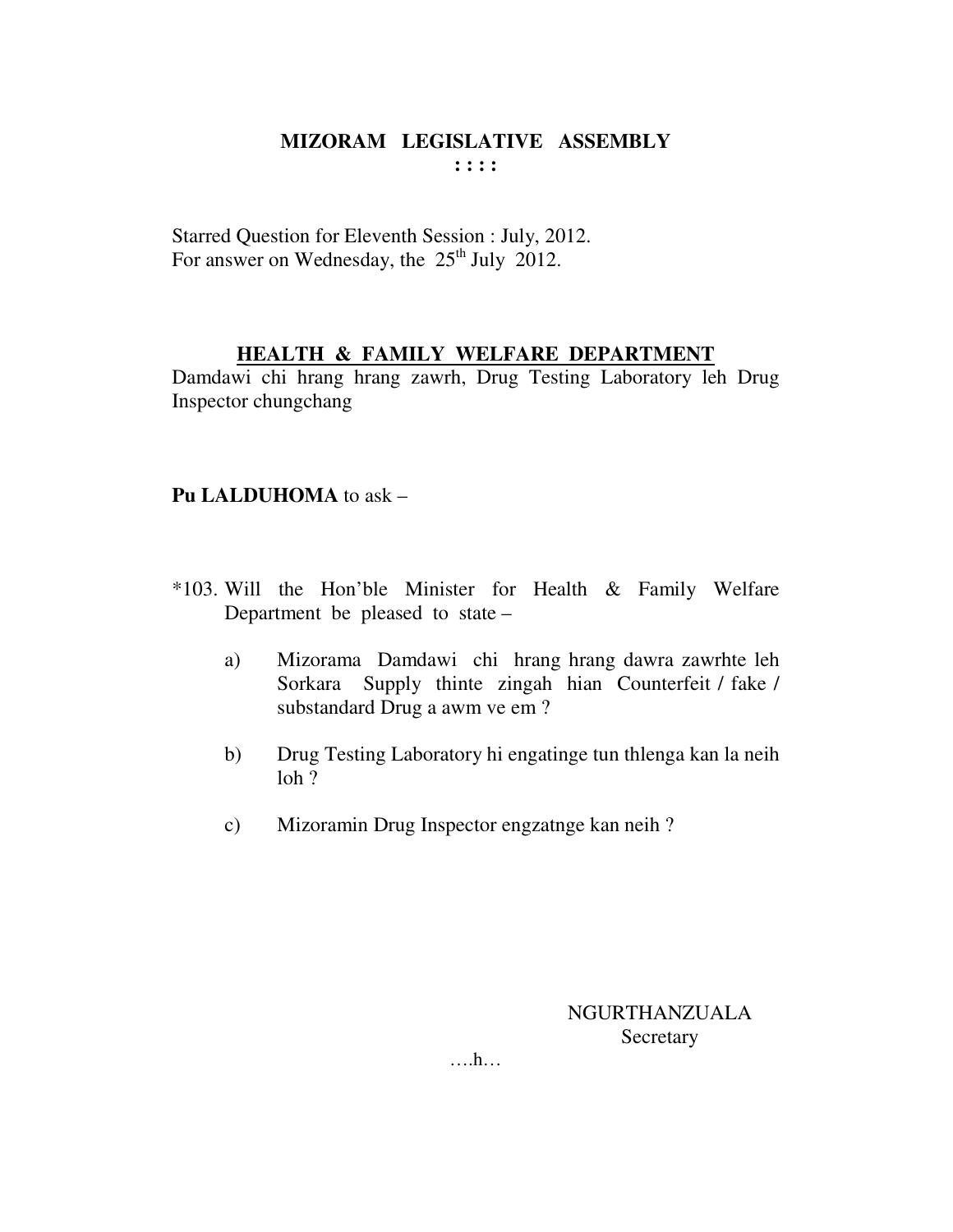Starred Question for Eleventh Session : July, 2012. For answer on Wednesday, the  $25<sup>th</sup>$  July, 2012.

#### **TRANSPORT DEPARTMENT**

Study Committee Report chungchang

**Pu LALDUHOMA**  $\bigcap$  to ask – **Pu C. RAMHLUNA** 

- \*104. Will the Hon'ble Minister for Transport Department be pleased to state –
	- a) Mizoram Vehicle Taxation (Amendment) Act, 2011 kenkawh dan tur chungchanga Study Committee din khan report a thehlut tawh em?
	- b) A thehlut tawh a nih chuan a copy min pe thei em ?
	- c) Sorkarin Study Committee Report chu a pawm nge a hnawl ?

NGURTHANZUALA **Secretary** 

….h…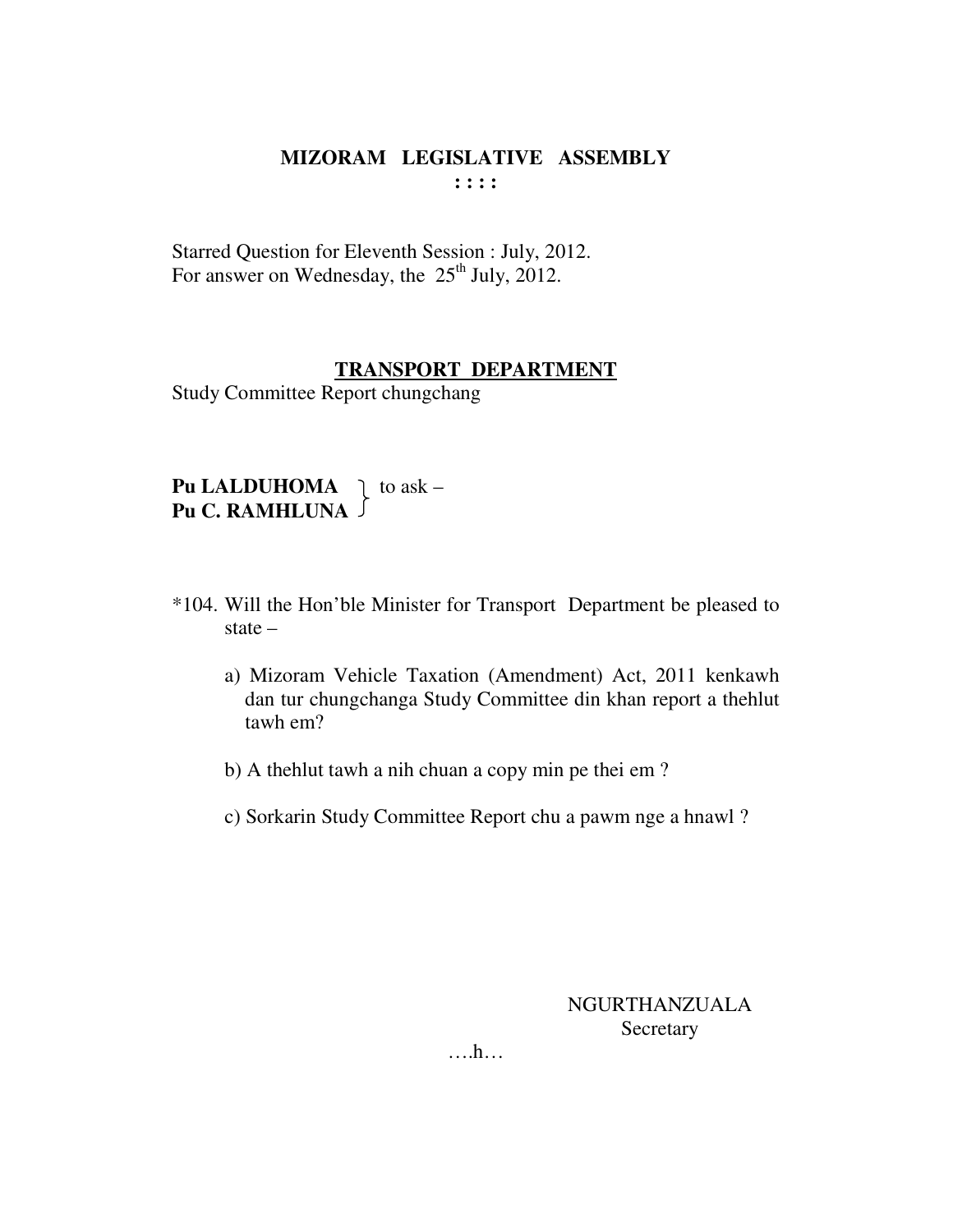Starred Question for Eleventh Session : July, 2012. For answer on Wednesday, the 25<sup>th</sup> July 2012.

## **HEALTH & FAMILY WELFARE DEPARTMENT**

Doctor post ruak hnawhkhah chungchang

#### Pu K. LIANTLINGA to ask  $-$

- \*105. Will the Hon'ble Minister for Health & Family Welfare Department be pleased to state –
	- a) Health Department hnuaia Doctor post ruak hnawhkhat tur hian eng chen nge hma lak anih tawh?
	- $b)$ Kum 2012-2013 chhung hian lak fel theih ani angem?

NGURTHANZUALA Secretary

 $\dots h\dots$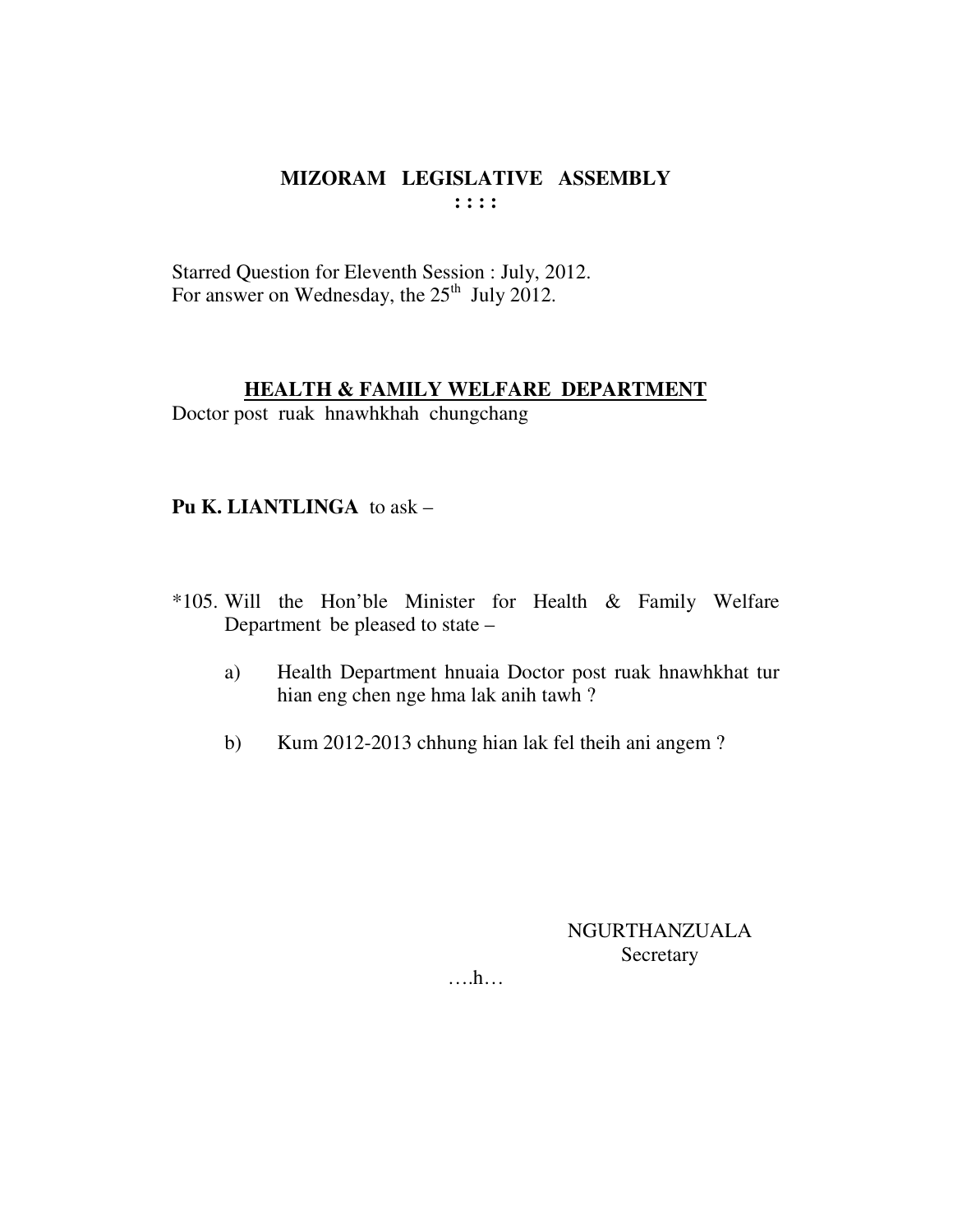Starred Question for Eleventh Session : July, 2012. For answer on Wednesday, the  $25<sup>th</sup>$  July, 2012.

#### ENVIRONMENT & FORESTS DEPARTMENT

Dampa Tiger Reserve chungchang.

#### Pu LALROBIAKA to ask -

- \*106. Will the Hon'ble Minister for Environment & Forests Department be pleased to state –
	- Dampa Tiger Reserve/Dampa Sanctuary-ah hian Sakei  $(a)$ engzatnge awm?
	- Lo awm nita se, engtia a population hi chhiar nge a  $(b)$  $nih?$

## **NGURTHANZUALA** Secretary.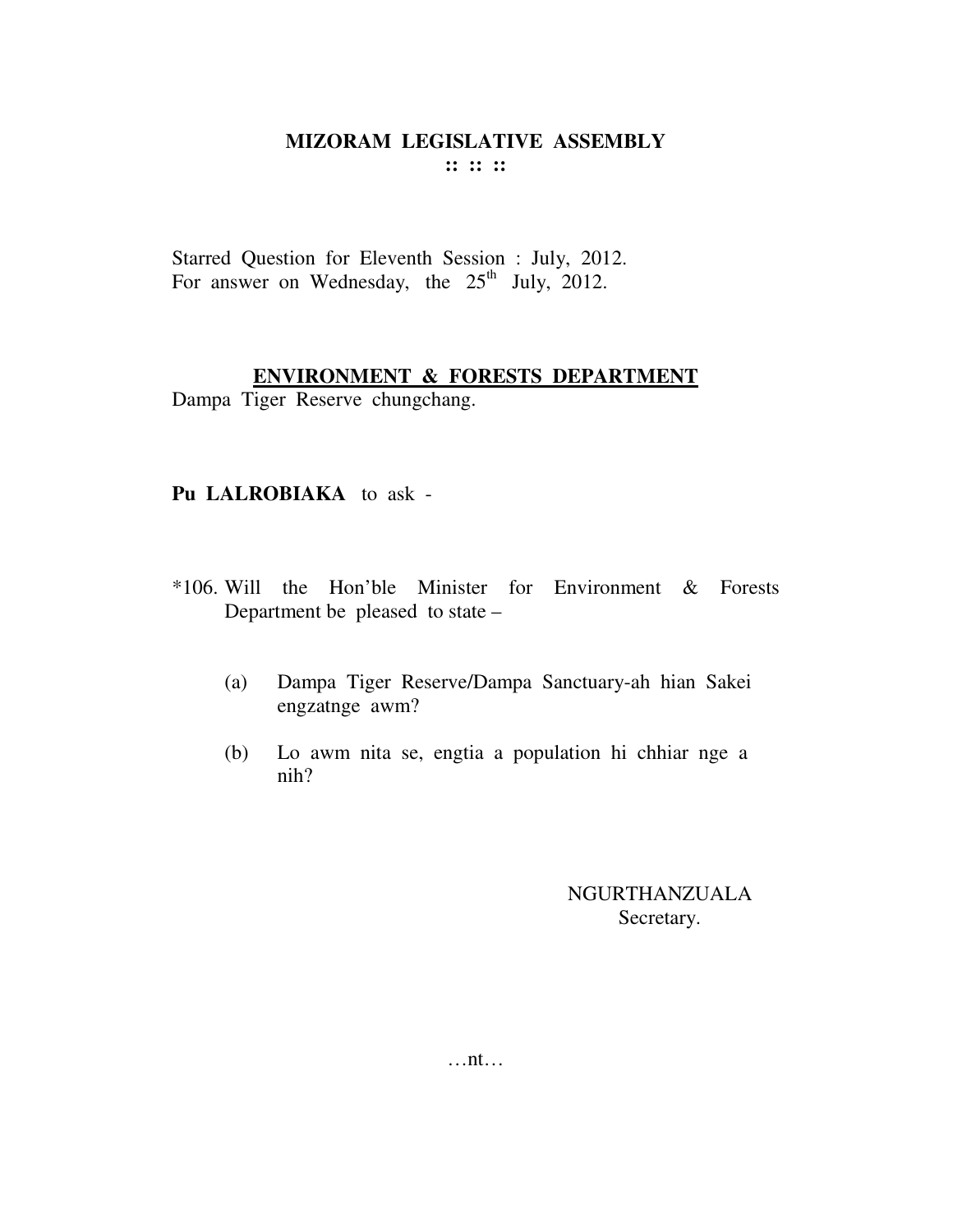Starred Question for Eleventh Session : July, 2012.<br>For answer on Wednesday, the  $25<sup>th</sup>$  July 2012.

## **HEALTH & FAMILY WELFARE DEPARTMENT**

Civil Hospital khawl hrang hrang chungchang

#### Dr. R. LALTHANGLIANA to ask -

- \*107. Will the Hon'ble Minister for Health & Family Welfare Department be pleased to state –
	- Civil Hospital Aizawl-a C.T Scan hi hman theih a ni em? a)
	- Ortho-Department hman tur C-Arm machine lei tumna a  $b)$ awm em?
	- MRI lei tumna a awm em ?  $c)$

**NGURTHANZUALA** Secretary

 $\dots h\dots$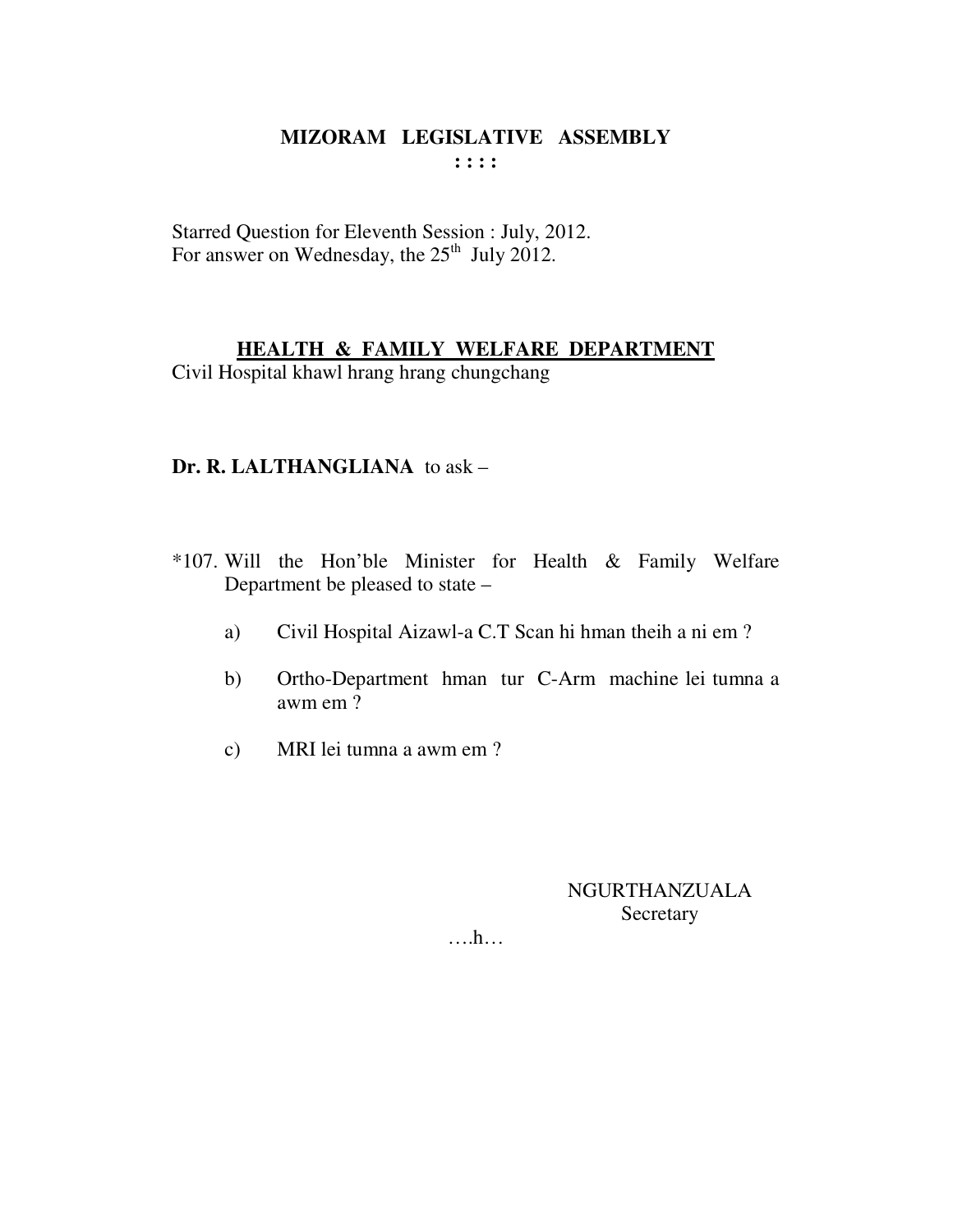#### MIZORAM LEGISLATIVE ASSEMBLY  $\mathbf{::} :: \mathbf{::}$

Starred Question for Eleventh Session : July, 2012 For answer on Wednesday, the  $25<sup>th</sup>$  July, 2012

#### **TRANSPORT DEPARTMENT**

JNNURM hnuaia Bus chungchang.

#### Pu T.T. ZOTHANSANGA to ask -

- \*108. Will the Hon'ble Minister for Transport Department be pleased to state  $-$ 
	- JNNURM hnuaiah Bus engzatnge kan dawn tawh? a)
	- Dawn tur a la awm em?  $b)$
	- Bus tlantirna hmunte khawi nge?  $c)$

## **NGURTHANZUALA** Secretary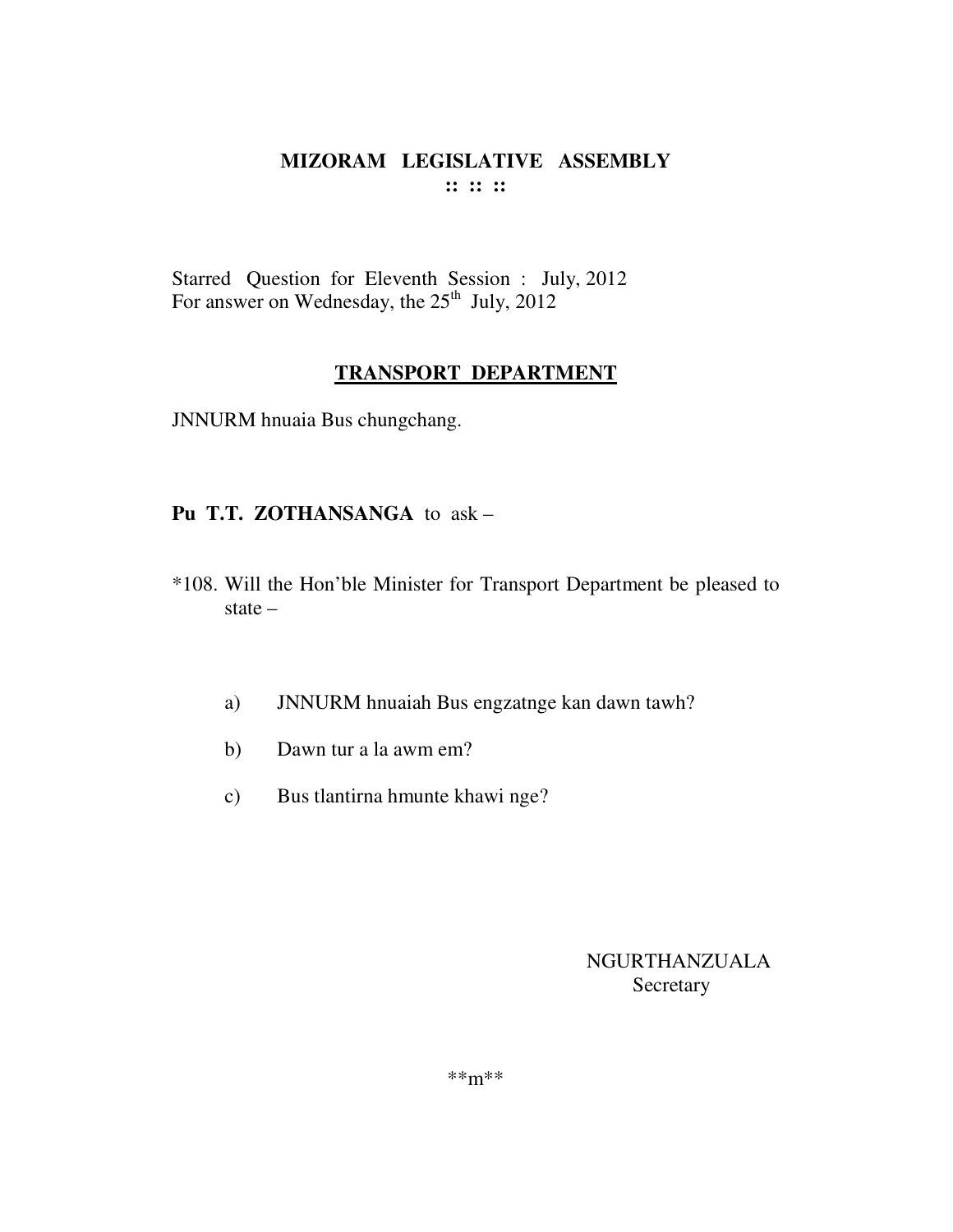Starred Question for Eleventh Session : July, 2012. For answer on Wednesday, the  $25<sup>th</sup>$  July, 2012.

#### **MINOR IRRIGATION DEPARTMENT**

Sihdarh Minor Irrigation Project chungchang.

#### **Pu LALTHANSANGA** to ask -

- \*109. Will the Hon'ble Minister for Minor Irrigation Department be pleased to state –
	- (a) Sihdarh Minor Irrigation Project hi engtika thawh tan nge?
	- (b) Engtika zawh tur nge?
	- (c) La thawh zawh loh a nih chuan enge a chhan?

## NGURTHANZUALA Secretary.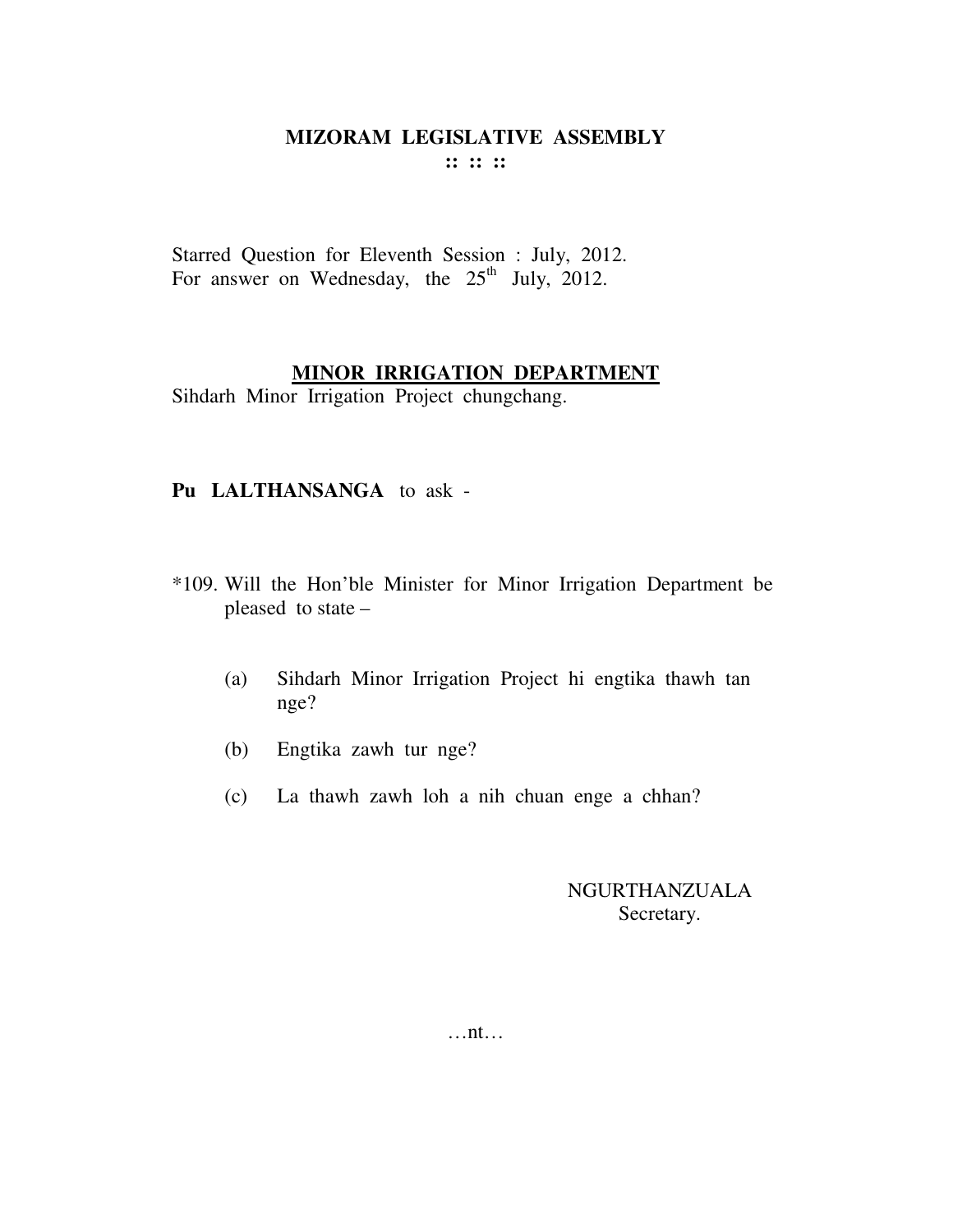Starred Question for Eleventh Session : July, 2012 For answer on Wednesday, the 25<sup>th</sup> July, 2012

## **TRANSPORT DEPARTMENT**

Taxi permit pek chungchang.

## **Pu R.L. PIANMAWIA** to ask –

\*110. Will the Hon'ble Minister for Transport Department be pleased to state –

Mizoram Sorkar hian Aizawl atan Taxi permit Sorkar hmasa pek aia tam pek a tum tawh dawn em?

> NGURTHANZUALA Secretary

\*\*m\*\*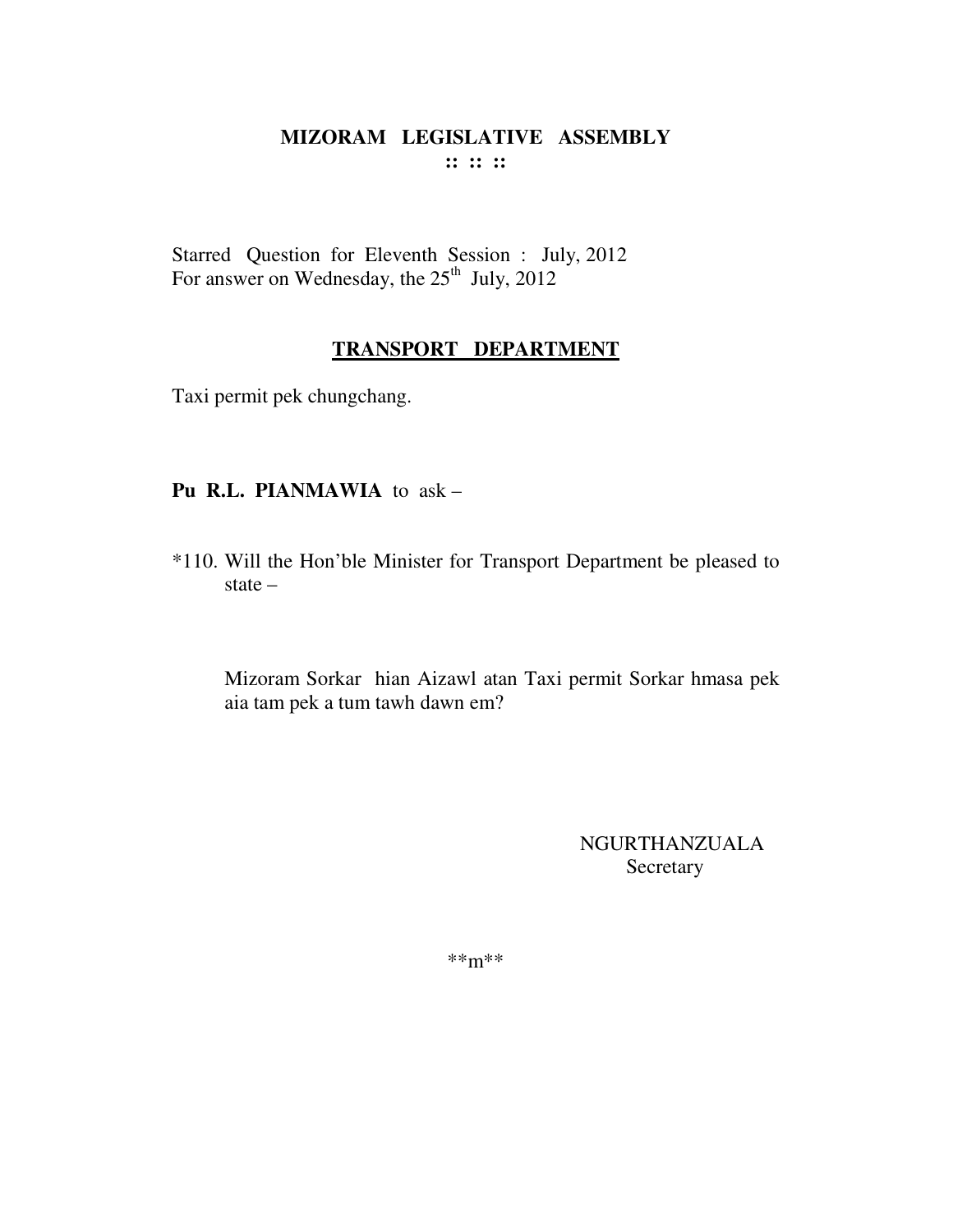Starred Question for Eleventh Session : July, 2012 For answer on Wednesday, the  $25<sup>th</sup>$  July, 2012

## **DISTRICT COUNCIL AFFAIRS DEPARTMENT**

Autonomous District Council pawisa pek chungchang.

#### **Pu P.P. THAWLA** to ask –

\*111. Will the Hon'ble Minister for District Council Affairs Department be pleased to state –

June 2012-a Mizoram Sorkarin Autonomous District Council pathumte hnena pawisa a pek, nikum lama an pawisa dawn let aia tama pek an nih hi eng Fund atanga pek nge a nih?

#### NGURTHANZUALA Secretary

\*\*m\*\*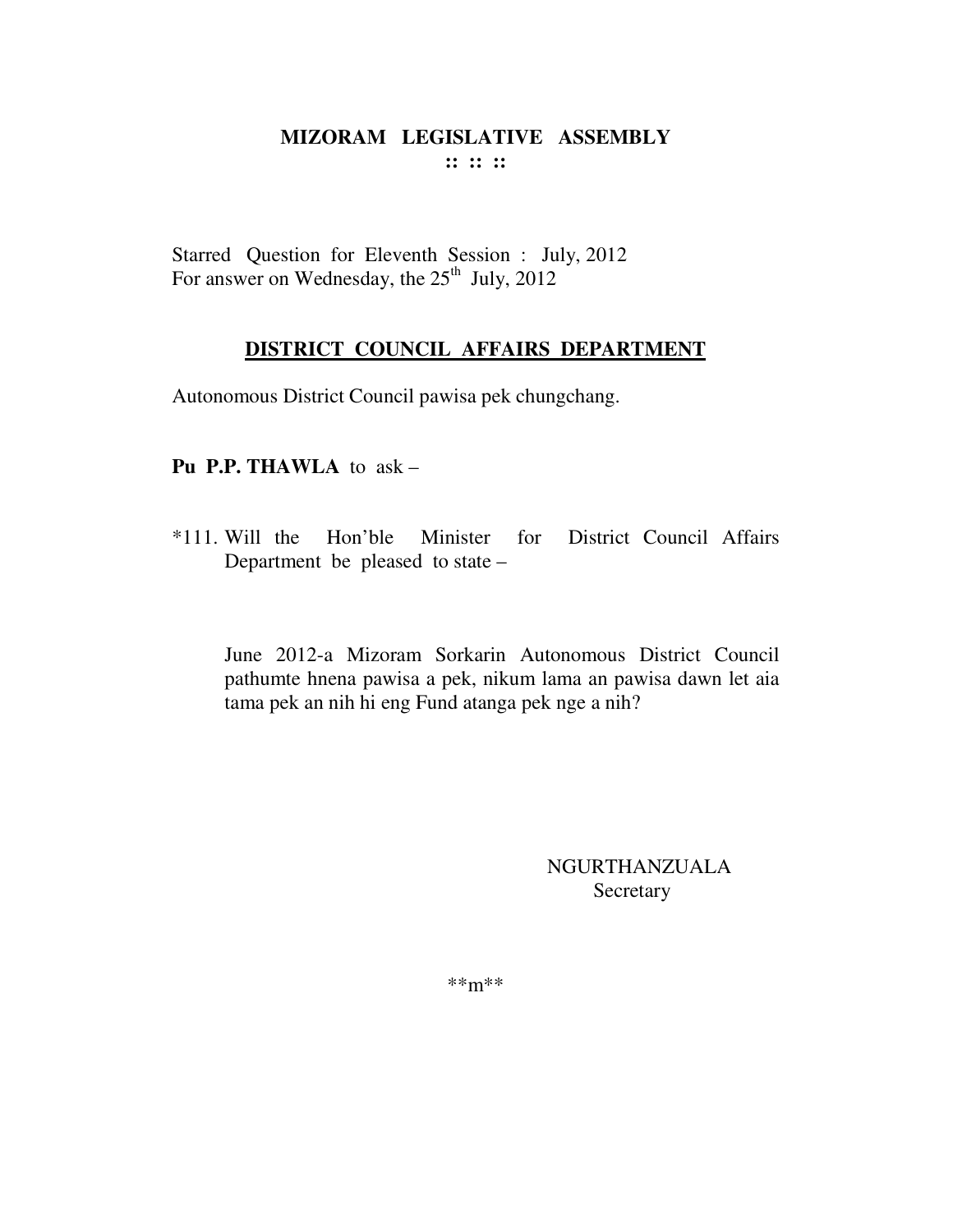**: : :** 

Starred Question for Eleventh Session : July, 2012 For answer on Wednesday, the  $25<sup>th</sup>$  July, 2012

#### **MINOR IRRIGATION DEPARTMENT**

Ngawizawla hmalakna chungchang.

#### **Pu JOHN SIAMKUNGA** to ask –

\*112. Will the Hon'ble Minister for Minor Irrigation Department be pleased to state –

 Minor Irrigation Department hian Tarpho leh Cherhlun ram Ngawizawlah hian hmalak thar tumna a nei tawh em ?

> NGURTHANZUALA Secretary.

\*\*\*v\*\*\*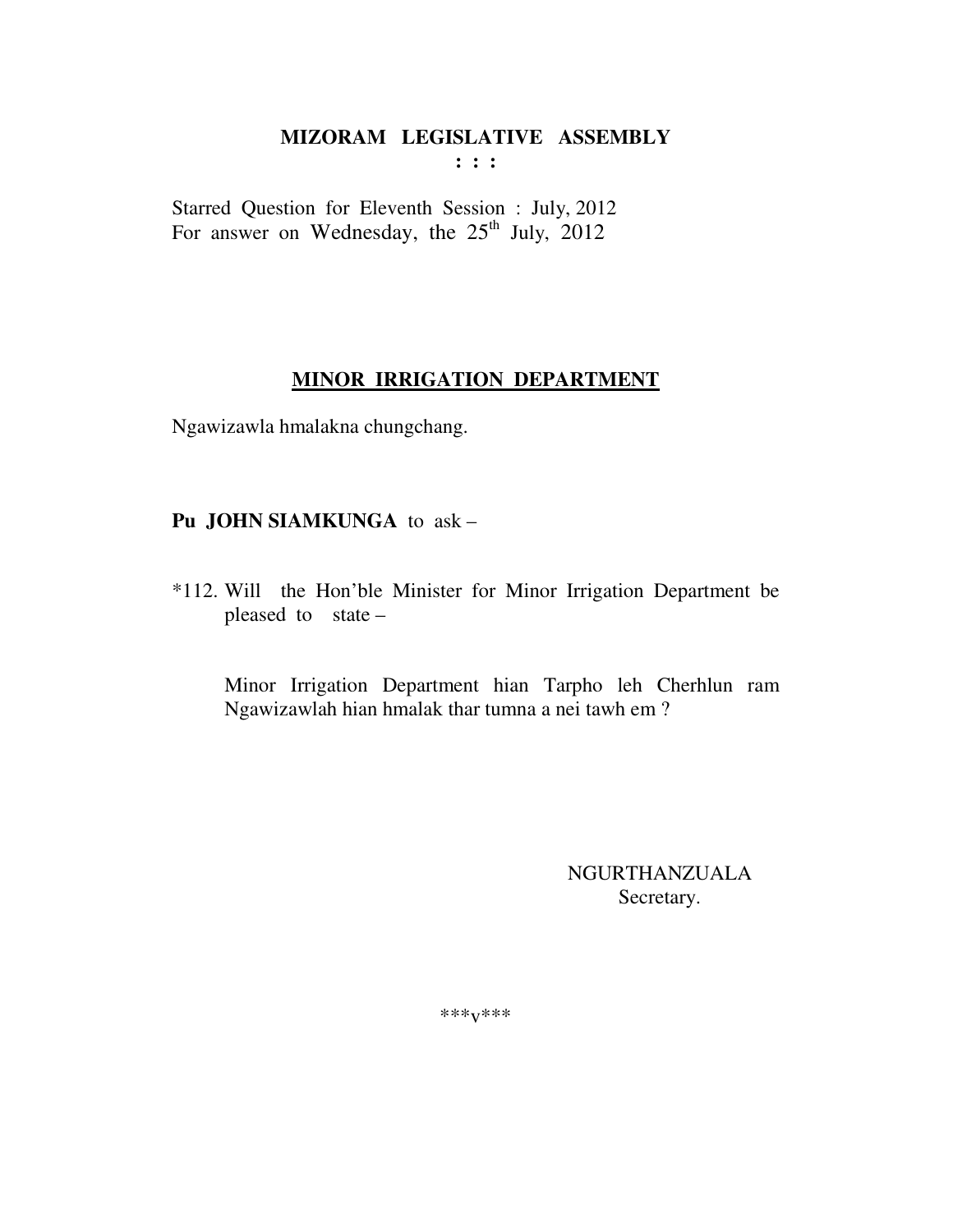**: : :** 

Starred Question for Eleventh Session : July, 2012 For answer on Wednesday, the  $25<sup>th</sup>$  July, 2012

## **HEALTH & FAMILY WELFARE DEPARTMENT**

Saiha District-a Doctor awm chungchang.

## **Pu P.P. THAWLA** to ask –

- \*113. Will the Hon'ble Minister for Health & Family Welfare Department be pleased to state –
	- (a) Tun dinhmunah hian Saiha District-ah Doctor engzatnge awm ? khawiah te nge an awm ?
	- (b) Saiha Civil Hospital-ah specialist Doctor engzatnge awm ? An specialist-na te nen ?

NGURTHANZUALA Secretary.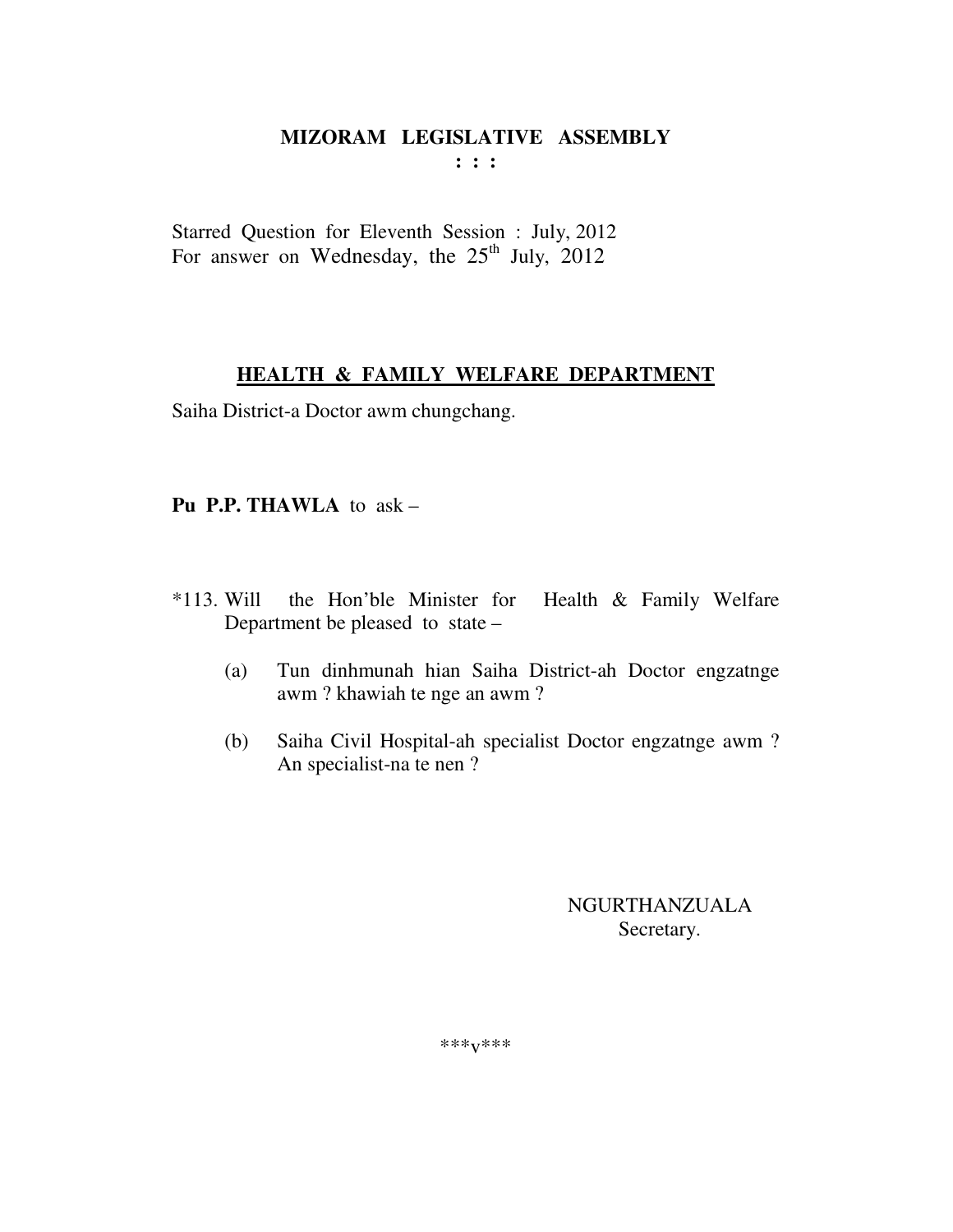Starred Question for Eleventh Session : July, 2012 For answer on Wednesday, the  $25<sup>th</sup>$  July, 2012

## **SOCIAL WELFARE DEPARTMENT**

Multi Sectoral Development Programme chungchang.

#### **Pu C. RAMHLUNA** to ask –

- \*114. Will the Hon'ble Minister for Social Welfare Department be pleased to state –
	- (a) Multi Sectoral Development Programme (MSDP) hi Mizoram atan hian BUDHIST ho pual bika hman a ni em?
	- (b) He programme atang hian Rangva sem a ni em? Sem a nih chuan engzatnge sem a nih a, chhungkaw engzatnge pek an nih? Chhungkaw 1 tan engzat theuh nge pek an nih?
	- (c) Rangva hi sem a nih chuan bundle khat man engzatnge? A pumpuiah engzatnge pawisa hman a nih?
	- (d) He mi atan hian Quotation koh a ni em? SPAB/DPAB approval lak a ni em?

NGURTHANZUALA **Secretary**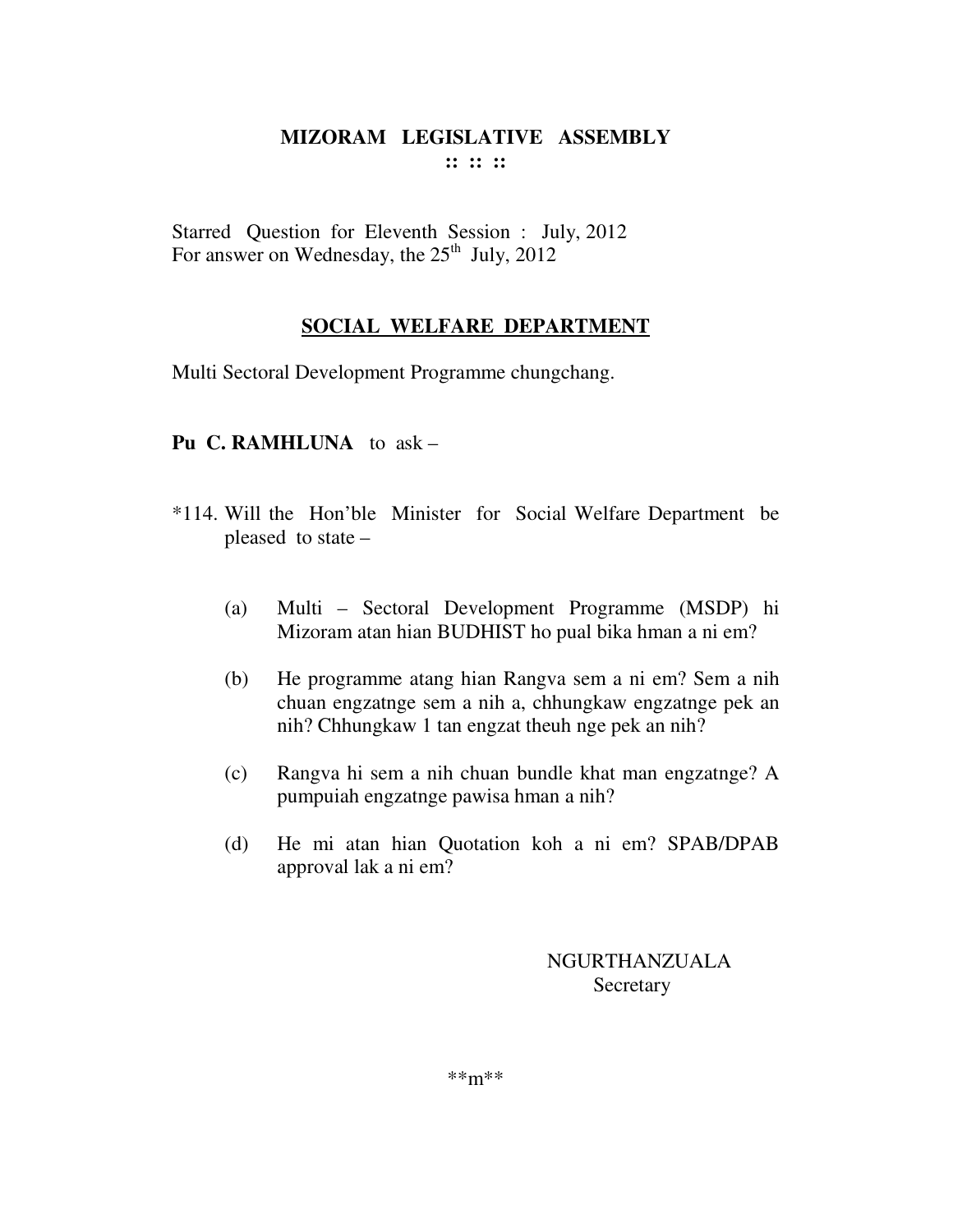Starred Question for Eleventh Session : July, 2012 For answer on Wednesday, the  $25<sup>th</sup>$  July, 2012

## **HEALTH & FAMILY WELFARE DEPARTMENT**

Health Care pawisa chungchang.

#### **Pu B. LALTHLENGLIANA** to ask –

- \*115. Will the Hon'ble Minister for Health & Family Welfare Department be pleased to state –
	- (a) Bajaj Allianz-a Health Care pawisa 10 crores dah kha engzatin nge a pun tak?
	- (b) A dah hun chhung kum a tling tawh em?
	- (c) Draw chhuah a ni tawh em?
	- (d) A pung san lai ber a tlak hniam loh nan switch tura hma lak a ni em?

## NGURTHANZUALA Secretary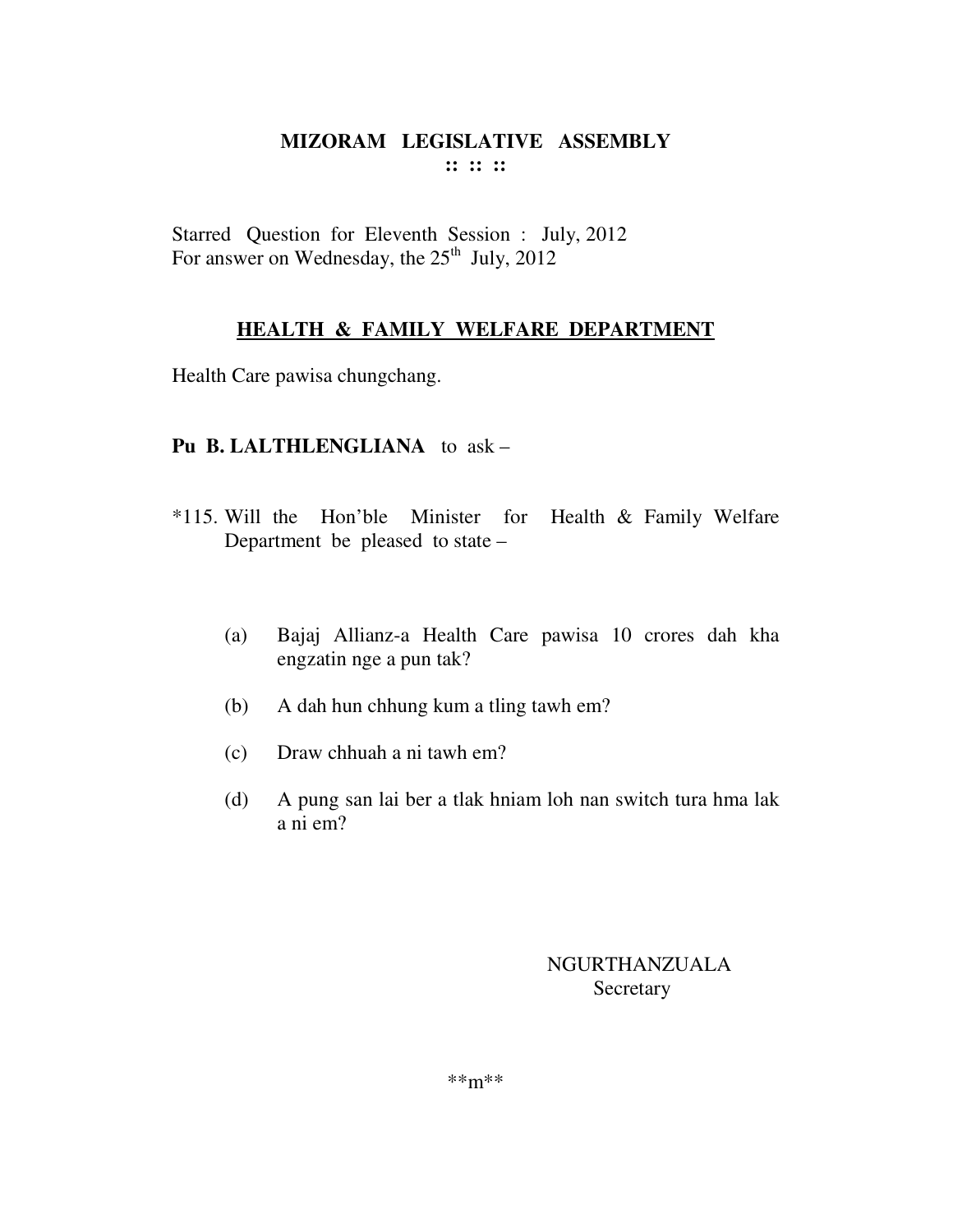$: : :$ 

Starred Question for Eleventh Session : July, 2012 For answer on Wednesday, the  $25<sup>th</sup>$  July, 2012

## SOCIAL WELFARE DEPARTMENT

Social Welfare leh Integrated Child Development Project chungchang.

Pu P.P. THAWLA to  $ask -$ 

\*116. Will the Hon'ble Minister for Social Welfare Department be pleased to state –

Social Welfare leh Integrated Child Development Project hi Directorate pahniha then tumna a awm em?

> **NGURTHANZUALA** Secretary.

\*\*\* $V$ \*\*\*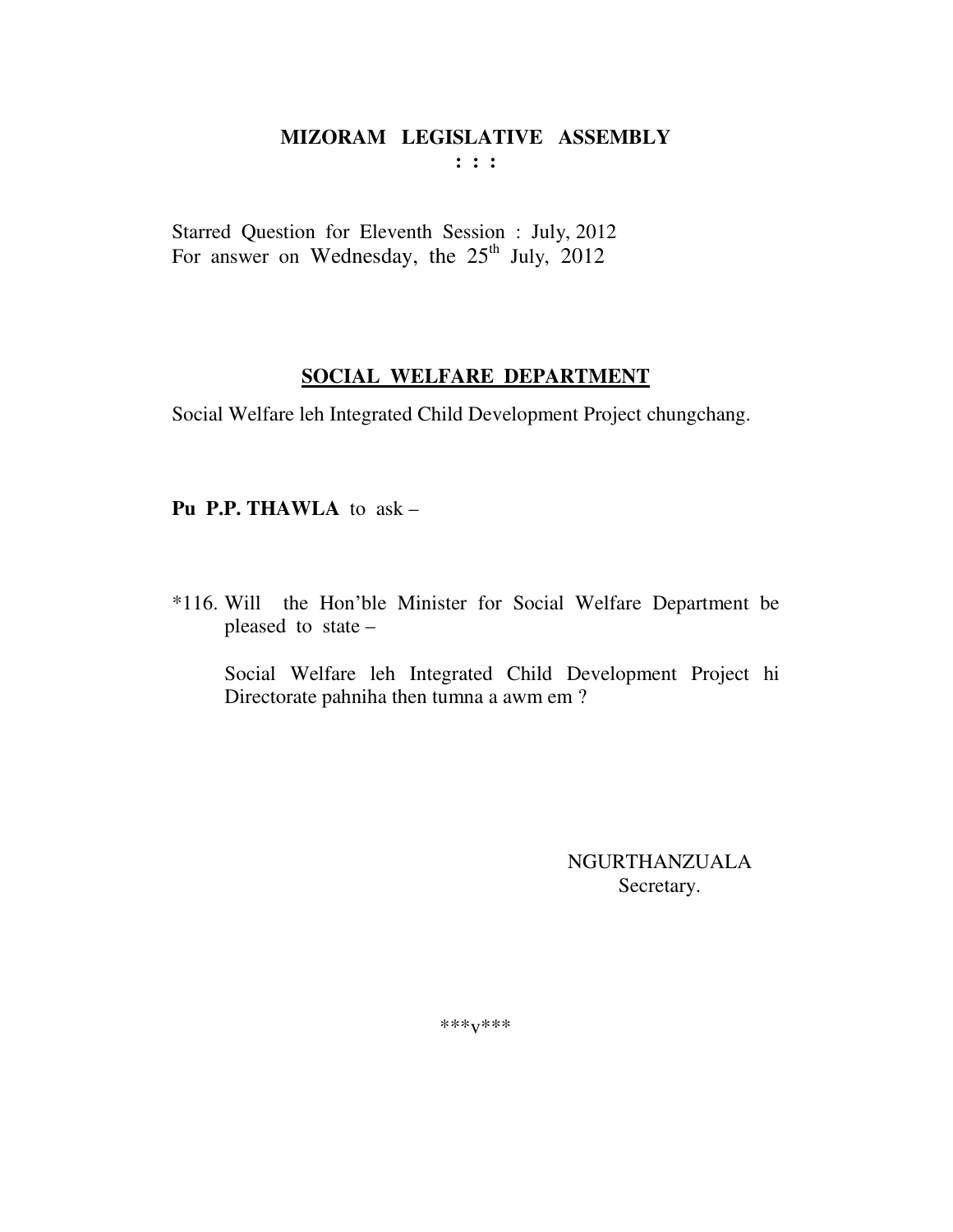## MIZORAM LEGISLATIVE ASSEMBLY  $\cdots$   $\cdots$   $\cdots$

Starred Question for Eleventh Session : July, 2012 For answer on Wednesday, the  $25<sup>h</sup>$  July, 2012

## **SOCIAL WELFARE DEPARTMENT**

Director chungchang.

## Pu K. LIANTLINGA to ask -

\*117. Will the Hon'ble Minister for Social Welfare Department be pleased to state -

Social Welfare Department Director Recruitment Rules ang hian Director dah ngheh tumna a awm em?

> NGURTHANZUALA Secretary

 $***m***$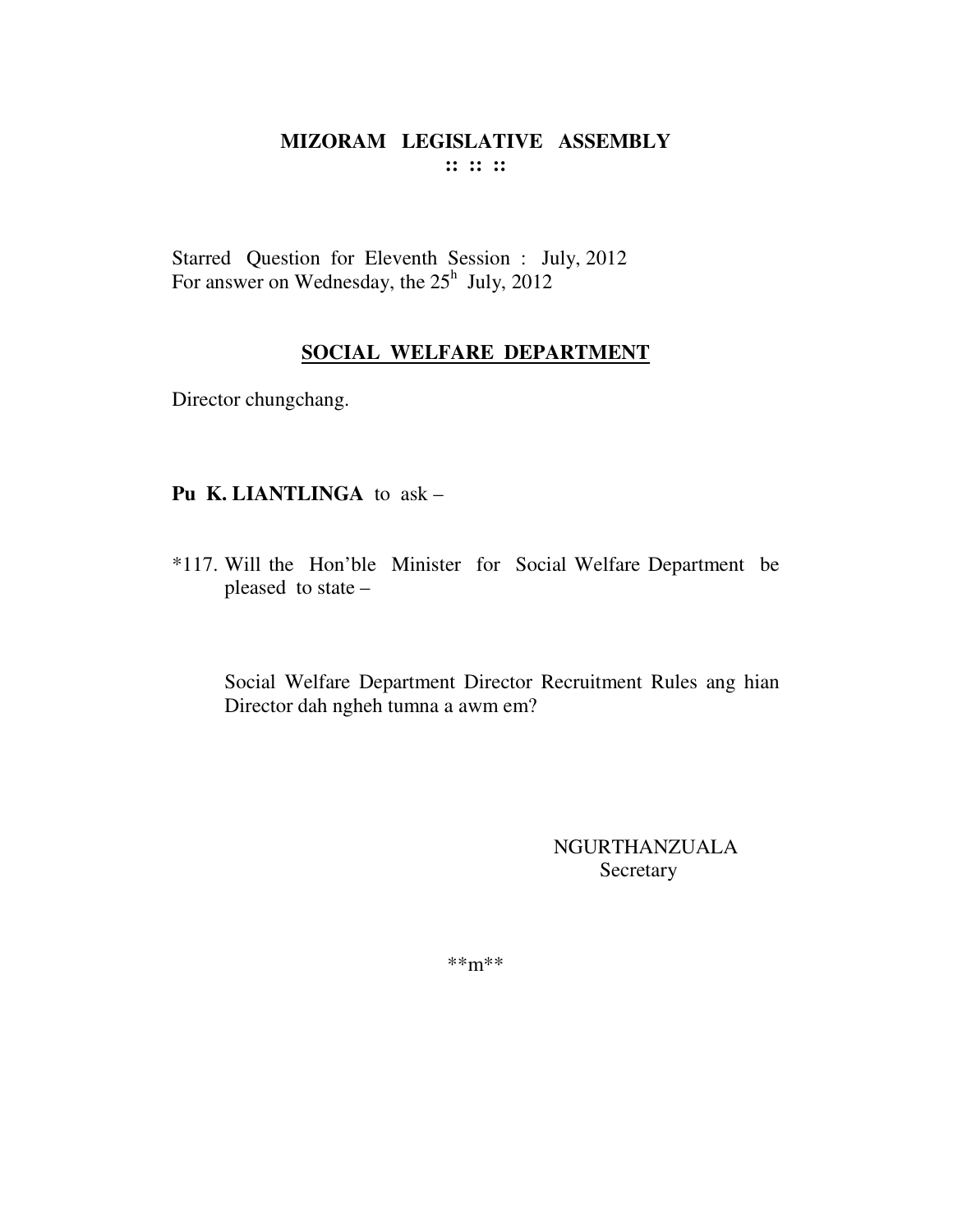**: : :** 

Starred Question for Eleventh Session : July, 2012 For answer on Wednesday, the  $25<sup>th</sup>$  July, 2012

#### **PUBLIC HEALTH ENGINEERING DEPARTMENT**

Aizawl Greater Water Supply Scheme chungchang.

## **Pu LALROBIAKA** to ask –

- \*118. Will the Hon'ble Minister for Public Health Engineering Department be pleased to state –
	- a) Aizawl Greater Water Supply Scheme hi zawh fel a ni tawh em ?
	- b) Tun Sorkar-ah hian thingtlang khaw engzatnge tui thianghlim pek an nih ?
	- c) Tanky engzatnge siam a nih tawh ?

NGURTHANZUALA Secretary.

\*\*\*v\*\*\*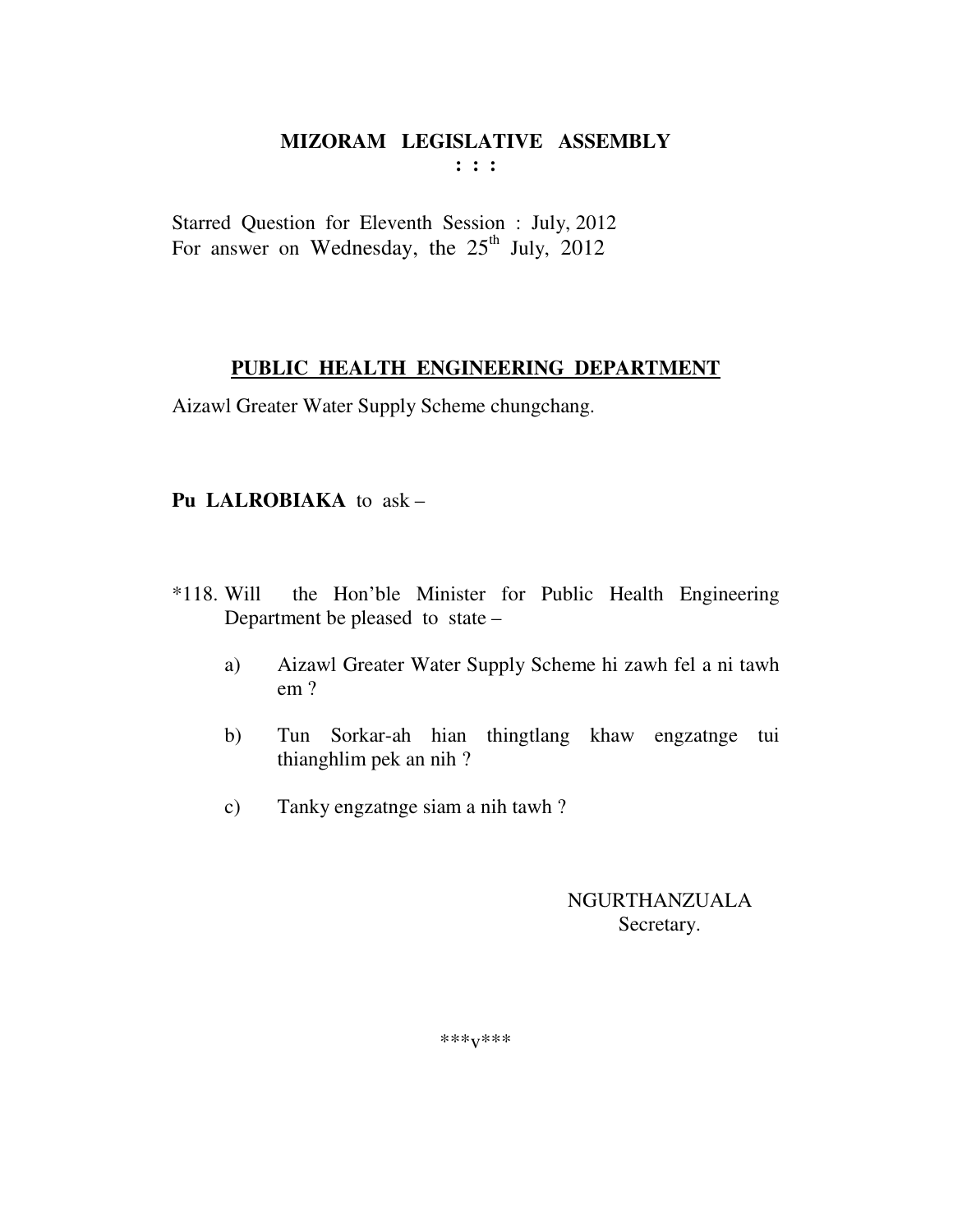Starred Question for Eleventh Session : July, 2012. For answer on Wednesday, the  $25<sup>th</sup>$  July, 2012.

#### **HEALTH & FAMILY WELFARE DEPARTMENT**

Doctor neih loh chungchang.

#### **Pu T.T. ZOTHANSANGA** to ask -

\*119. Will the Hon'ble Minister for Health & Family Welfare Department be pleased to state –

PHC engzatah nge Doctor kan neih loh? Doctor awm lohna hmunte min hrilh thei em?

> NGURTHANZUALA Secretary.